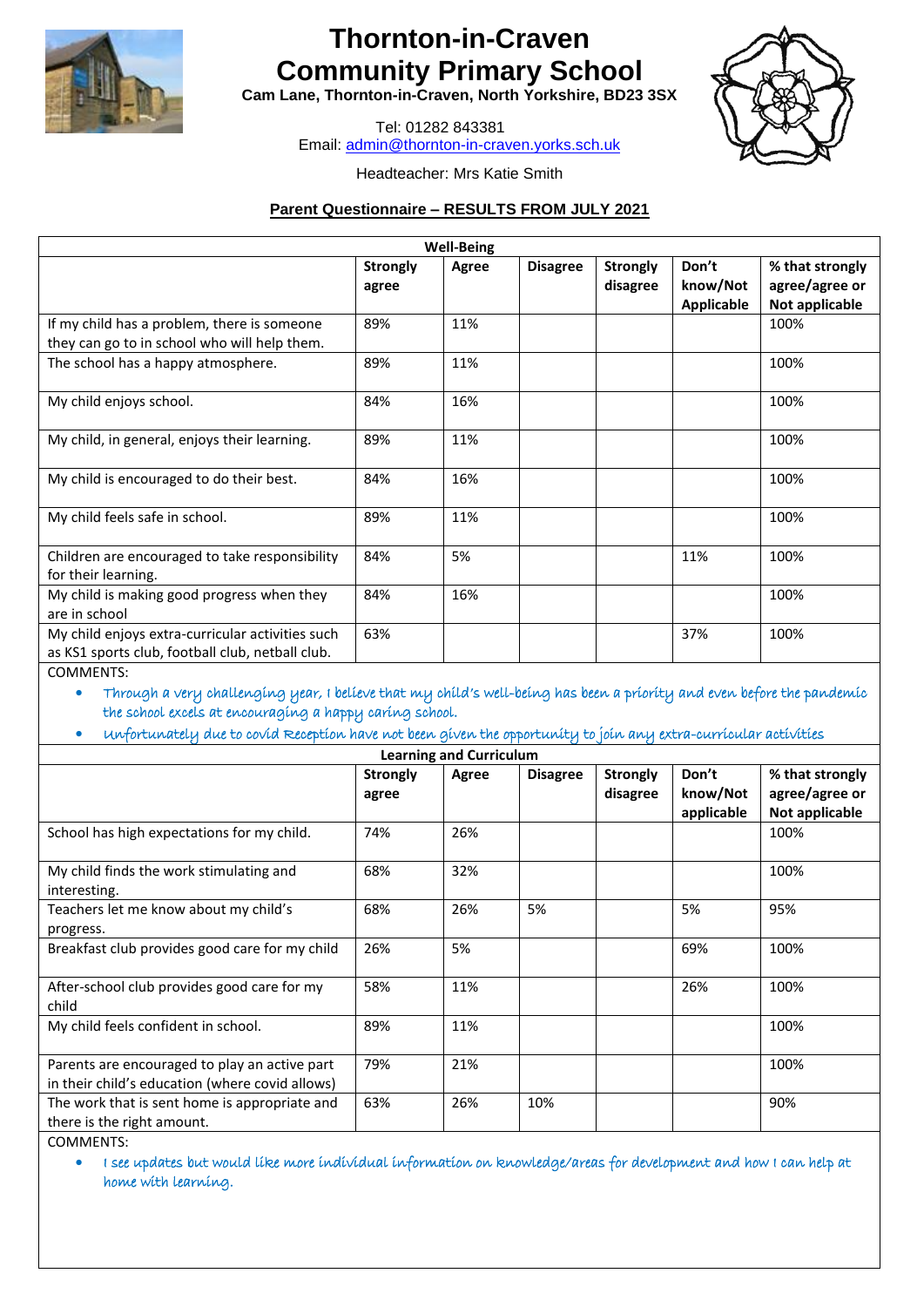| <b>Behaviour</b>                                                                           |                          |       |                 |                             |                                 |                                                     |  |
|--------------------------------------------------------------------------------------------|--------------------------|-------|-----------------|-----------------------------|---------------------------------|-----------------------------------------------------|--|
|                                                                                            | <b>Strongly</b><br>agree | Agree | <b>Disagree</b> | <b>Strongly</b><br>disagree | Don't<br>know/Not<br>applicable | % that strongly<br>agree/agree or<br>Not applicable |  |
| I think the school's system of rewarding and<br>praising children is effective.            | 75%                      | 20%   | 5%              |                             |                                 | 95%                                                 |  |
| My child understands the behaviour system.                                                 | 85%                      | 15%   |                 |                             |                                 | 100%                                                |  |
| Behaviour concerns are discussed when<br>required                                          | 58%                      | 10%   |                 |                             | 32%                             | 100%                                                |  |
| The school deals effectively with bullying $-$<br>when it occurs it is dealt with quickly. | 42%                      |       |                 |                             | 58%                             | 100%                                                |  |

COMMENTS:

• My child responds well to traffic lights and sticker chart system and is always very happy to tell me when they are on 'top of gold.' This visual system helps them to independently manage their own behaviours

- My child hasn't experienced bullying it is a lovely little school
- I don't always feel that the traffic lights in class are used effectively/consistently

| Leadership/Communication                                                                         |                          |       |                 |                             |                                 |                                                     |  |
|--------------------------------------------------------------------------------------------------|--------------------------|-------|-----------------|-----------------------------|---------------------------------|-----------------------------------------------------|--|
|                                                                                                  | <b>Strongly</b><br>agree | Agree | <b>Disagree</b> | <b>Strongly</b><br>disagree | Don't<br>know/Not<br>applicable | % that strongly<br>agree/agree or<br>Not applicable |  |
| The school is well led and managed by the<br><b>Headteacher and Governors</b>                    | 69%                      | 26%   |                 |                             | 5%                              | 100%                                                |  |
| The school is responsive to emails or phone<br>calls.                                            | 85%                      | 15%   |                 |                             |                                 | 100%                                                |  |
| School communicates effectively with parents<br>through texts, emails, letters and newsletters   | 85%                      | 15%   |                 |                             |                                 | 100%                                                |  |
| School reports and parent evenings keep me<br>well informed.                                     | 74%                      | 26%   |                 |                             |                                 | 100%                                                |  |
| I read communication sent via parentmail.                                                        | 63%                      | 5%    | 5%              |                             | 27%                             | 95%                                                 |  |
| I update school and parentmail when my<br>details change such as my mobile number or<br>address. | 37%                      | 11%   |                 |                             | 52%                             | 100%                                                |  |
| <b>COMMENTS:</b>                                                                                 |                          |       |                 |                             |                                 |                                                     |  |

• Not sure what parentmail is?

• I haven't heard of parentmail.

## **What, in your opinion, are our key areas of success?**

Supporting children that need extra help

Managing bullying and disruptive behaviour

Creating a happy environment

The inclusivity of children is superb

Teaching is high quality

Very friendly school with approachable staff

Providing a safe, caring, supportive school environment for my child to thrive.

The lessons and teachers offer fun and engaging sessions

All the other teachers and staff know my child and look after their well-being as a whole

It is a lovely school and everyone is so welcoming. The staff always have happy smiling faces which means the children are happy to go in.

My child says they like school and tell me so many positive things about their day at school. They have come on so much. Thanks to the school.

You teach children to be friendly and polite.

Friendly, approachable staff.

Great small school – everyone knows everyone and all the children – sad to be leaving  $\odot$ The school is a lovely, warm and welcoming environment.

The staff are very friendly and approachable. The school as a whole is perfect.